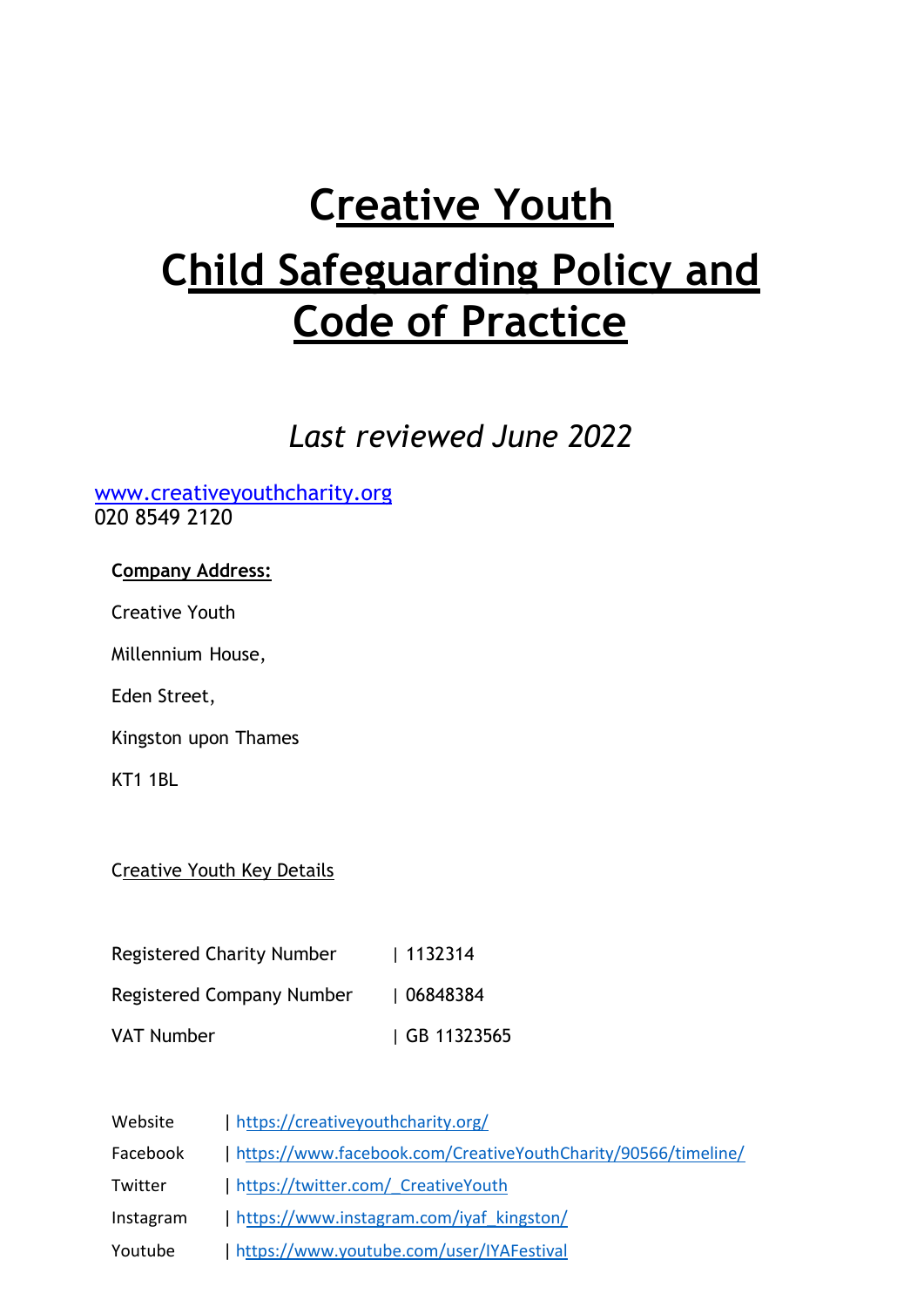# **Table of Contents**

| <b>Introduction</b>                                                 | $\mathbf{2}$      |
|---------------------------------------------------------------------|-------------------|
| About this handbook                                                 | $\overline{2}$    |
| <b>About Creative Youth</b>                                         | $\boldsymbol{4}$  |
| <b>Child Safeguarding Policy and Code of Practice</b>               | 6                 |
| Introduction                                                        | 6                 |
| What is Child abuse?                                                | 7                 |
| Indicators of Abuse                                                 | 8                 |
| Code of Practice - General                                          | $12 \overline{ }$ |
| Code of Practice for digital, remote and online activities          | 15                |
| Code of Practice for when sharing work online                       | 17                |
| Code of Practice for when collaborating and working together online | 17                |
| Procedure in case of suspected or reported abuse                    | 18                |
| <b>Important Contact Information</b>                                | 20                |
| <b>Complaints against Creative Youth</b>                            | 22                |
| <b>Child Protection Incident Record</b>                             | 23                |

# <span id="page-1-0"></span>**I ntroduction**

# <span id="page-1-1"></span>**About this handbook**

All staff, freelance contractors, board members, volunteers and participants that are involved with Creative Youth must read and comply with all of the policies detailed in this handbook.

*This document contains an excerpt of the Creative Youth Company Handbook, a full version of which can be provided on request.*

If you have any questions regarding the policies in this handbook or require further information on any of the issues discussed, please contact Creative Youth using one of the following contact methods:

# **Email**:

General Manager generalmanager@creativeyouthcharity.org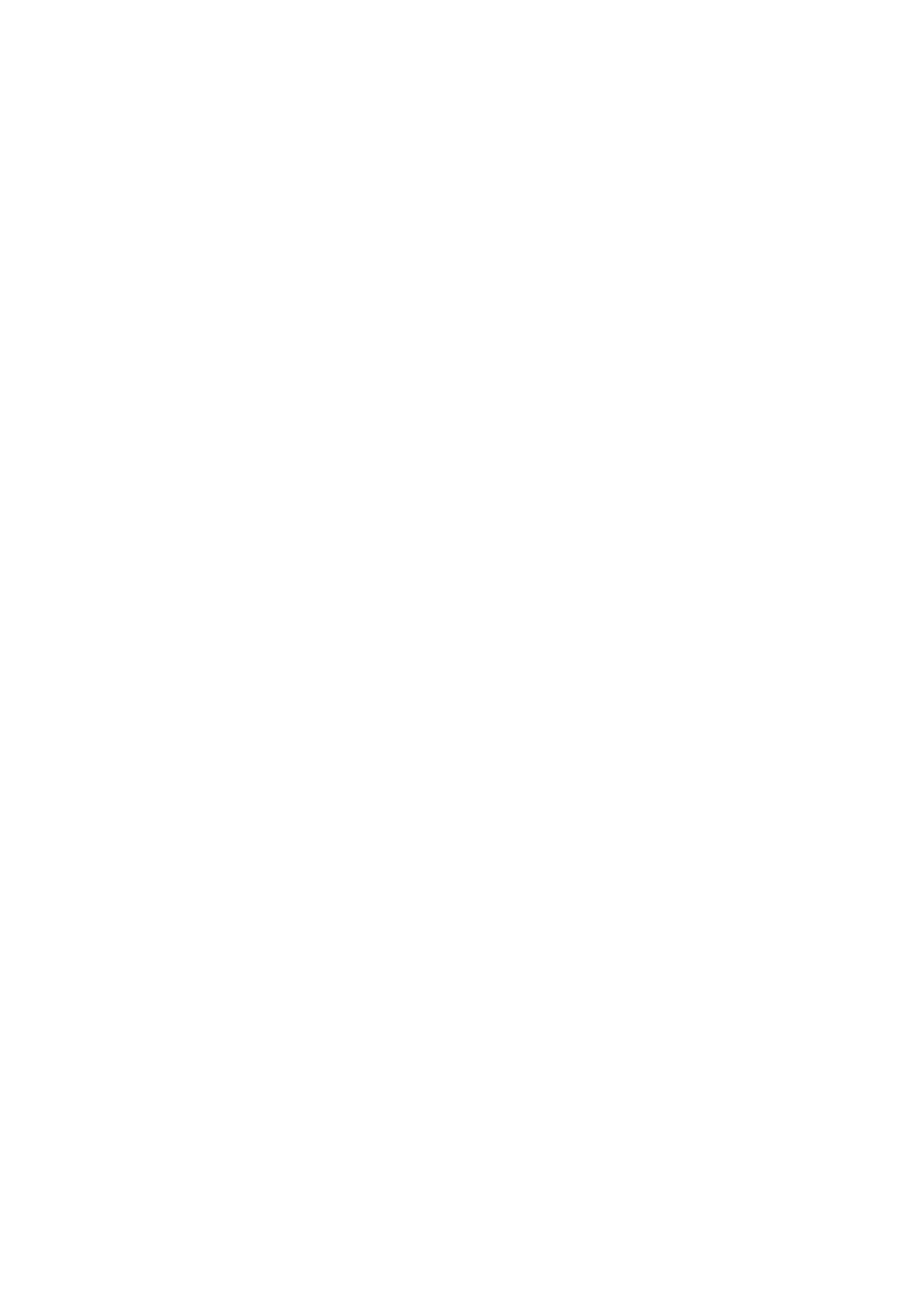# <span id="page-3-0"></span>**A bout Creative Youth**

Creative Youth is a not for profit registered charity that aims to enable young people to realise their potential through the arts. We believe every young person has a right to access the arts and creativity, and should be encouraged to take initiatives, risks and push boundaries in a safe inclusive environment.

A strong focus of what we do is to create opportunities for young people who are often from disadvantaged or "hard to reach" backgrounds to be able to access the arts and culture. We aim to keep most of our programmes and projects free of charge and accessible for every young person.

Our vision is to be recognised in the creative industries as the UK's leading organisation which supports young people's engagement in the arts as individuals and as emerging professional artists.

The Key Objectives of Creative Youth are:

- Equip and empower young people with the skills and confidence to both succeed in life and with their chosen careers.
- Celebrate the achievements of young people in the arts and the creative industries
- Produce high quality programmes and projects that showcase and support young diverse talent
- Provide career pathways for young people to enter the creative industries and to allow the next generation of artists to flourish
- Strategically engage with arts, community, educational and business partners along with national and international industry partners in the delivery of our mission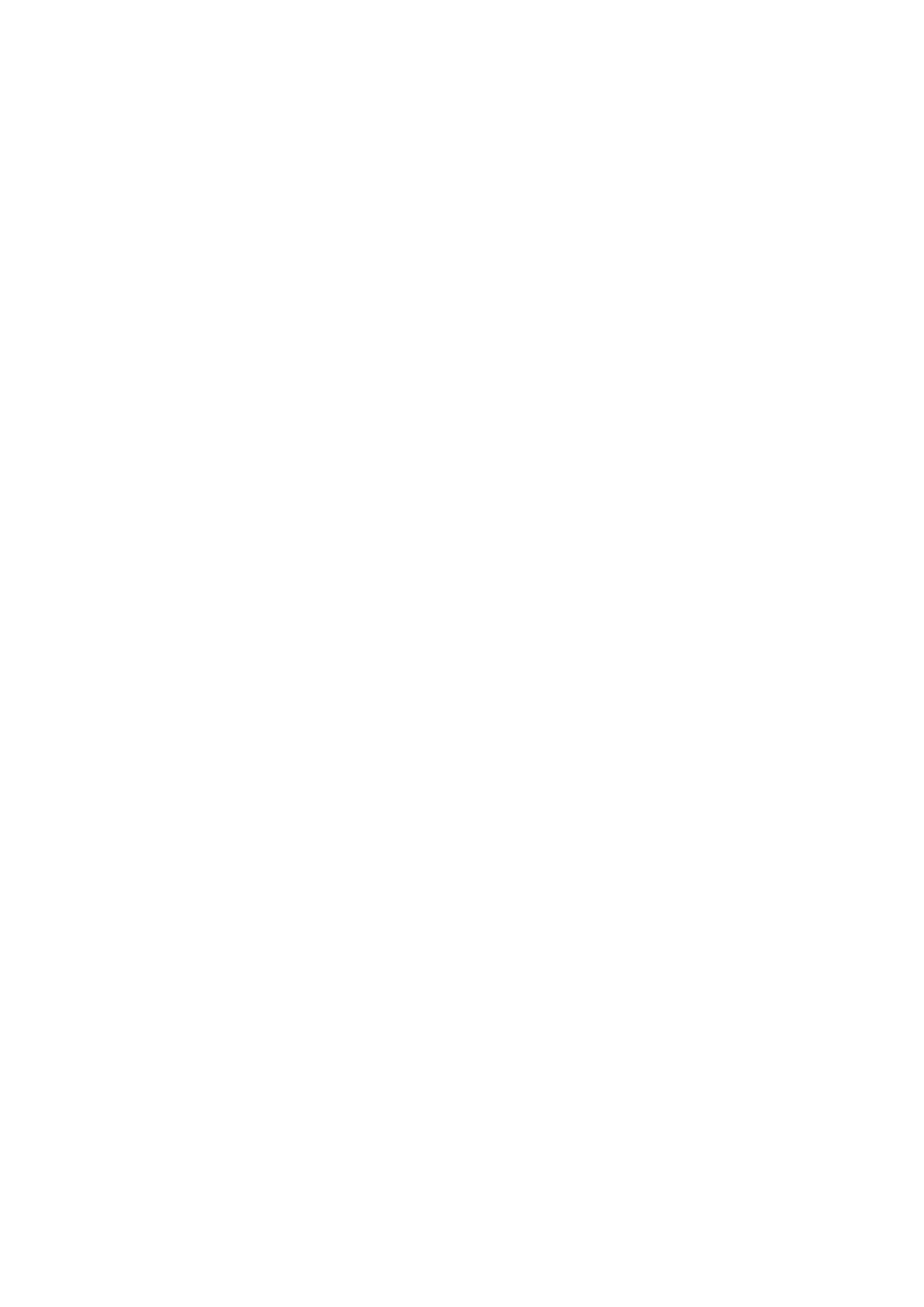# <span id="page-5-0"></span>**Child Safeguarding Policy and Code of Practice**

# <span id="page-5-1"></span>**Introduction**

Creative Youth aims to provide the very best opportunities for children and young people to enjoy and participate in a wide range of high quality artistic activity. To this end, it will actively provide pastoral care in all situations where it is responsible for the safety and well-being of young people below the age of 18, protecting them from physical, sexual and emotional harm.

Creative Youth will seek to create relationships of trust between young people and responsible adults acting on behalf of Creative Youth, in which young people's views can be expressed and respected.

In order to protect young people, staff and volunteers working on behalf of CREATIVE YOUTH this child protection policy and the following code of conduct should be adhered to at all times and every member of staff and volunteers must read the policy before working with any young people both in person and digitally. A list of definitions of child abuse and indicators to assist staff in recognising young people who may be suffering abuse is included to assist staff and volunteers in identifying any young people who they feel may be at risk.

When organising or co-ordinating an artistic event both in person and online, CREATIVE YOUTH will provide each participating group a copy of this policy and ensure that they have agreed to it. This policy applies to children and young people from other areas taking part in an event in Kingston, as well as children resident in Kingston.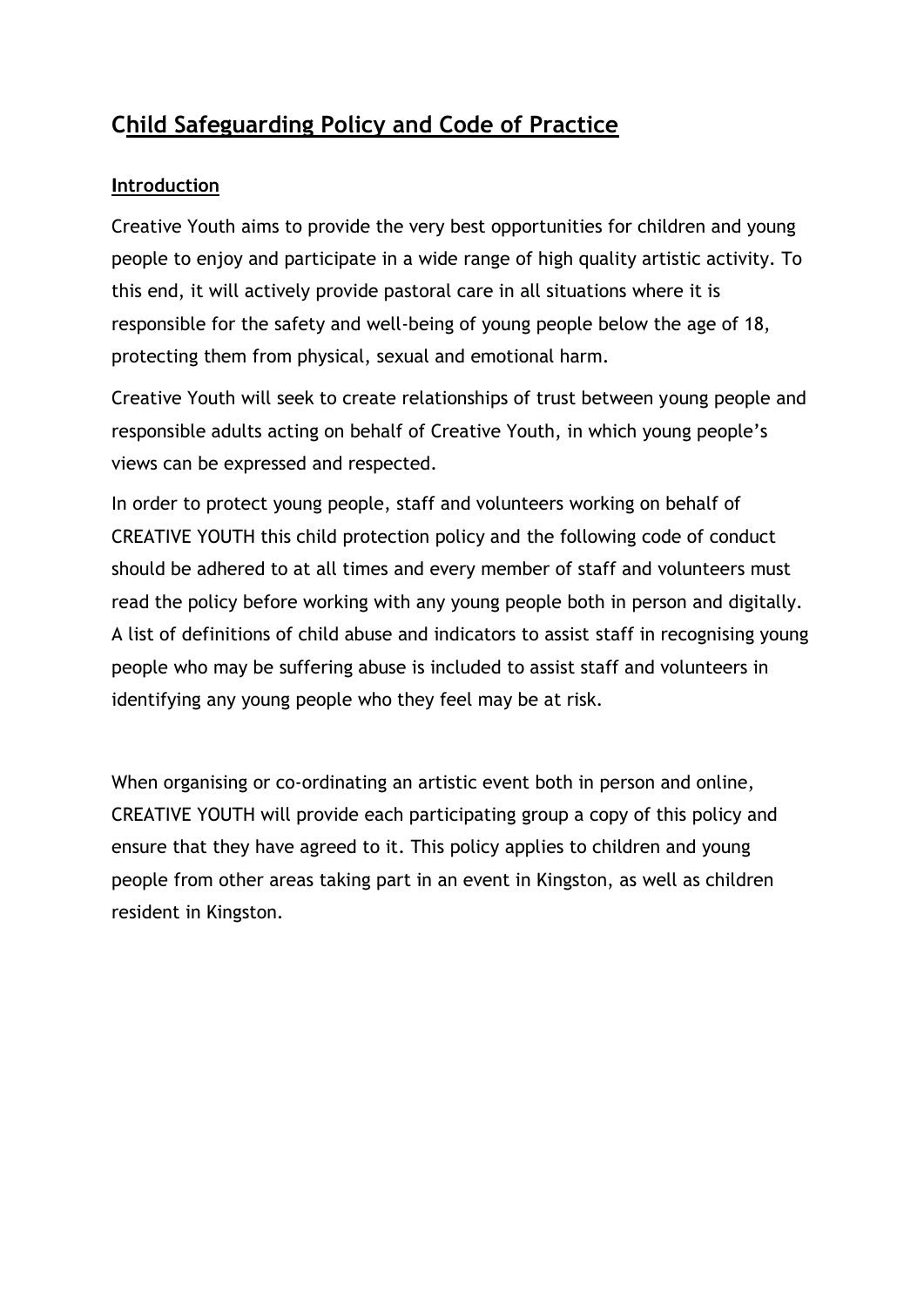# <span id="page-6-0"></span>**What is Child abuse?**

According to the World Health Organisation, "Child abuse" or "maltreatment" constitutes 'all forms of physical and/or emotional ill-treatment, sexual abuse, neglect or negligent treatment or commercial or other exploitation, resulting in actual or potential harm to the child's health, survival, development or dignity in the context of a relationship of responsibility, trust or power. NSPCC similarly specify "cruelty to children" or "child abuse" as 'behaviour that causes significant harm to a child. It also includes when someone knowingly fails to prevent serious harm to a child. All forms of cruelty are damaging – it can be harder to recover from the emotional impact than from the physical effects.'

These definitions therefore point to four types of cruelty:

- Physical abuse: including hurting or injuring a child, inflicting pain, poisoning, drowning, or smothering.
- Sexual abuse: including direct or indirect sexual exploitation or corruption of children by involving them (or threatening to involve them) in inappropriate sexual activities.
- Emotional abuse: repeatedly rejecting children, humiliating them or denying their worth and rights as human beings.
- Neglect: the persistent lack of appropriate care of children, including love, stimulation, safety, nourishment, warmth, education, and medical attention.

A child who is being abused may experience more than one type of cruelty. Discrimination, harassment, and bullying are also abusive and can harm a child, both physically and emotionally.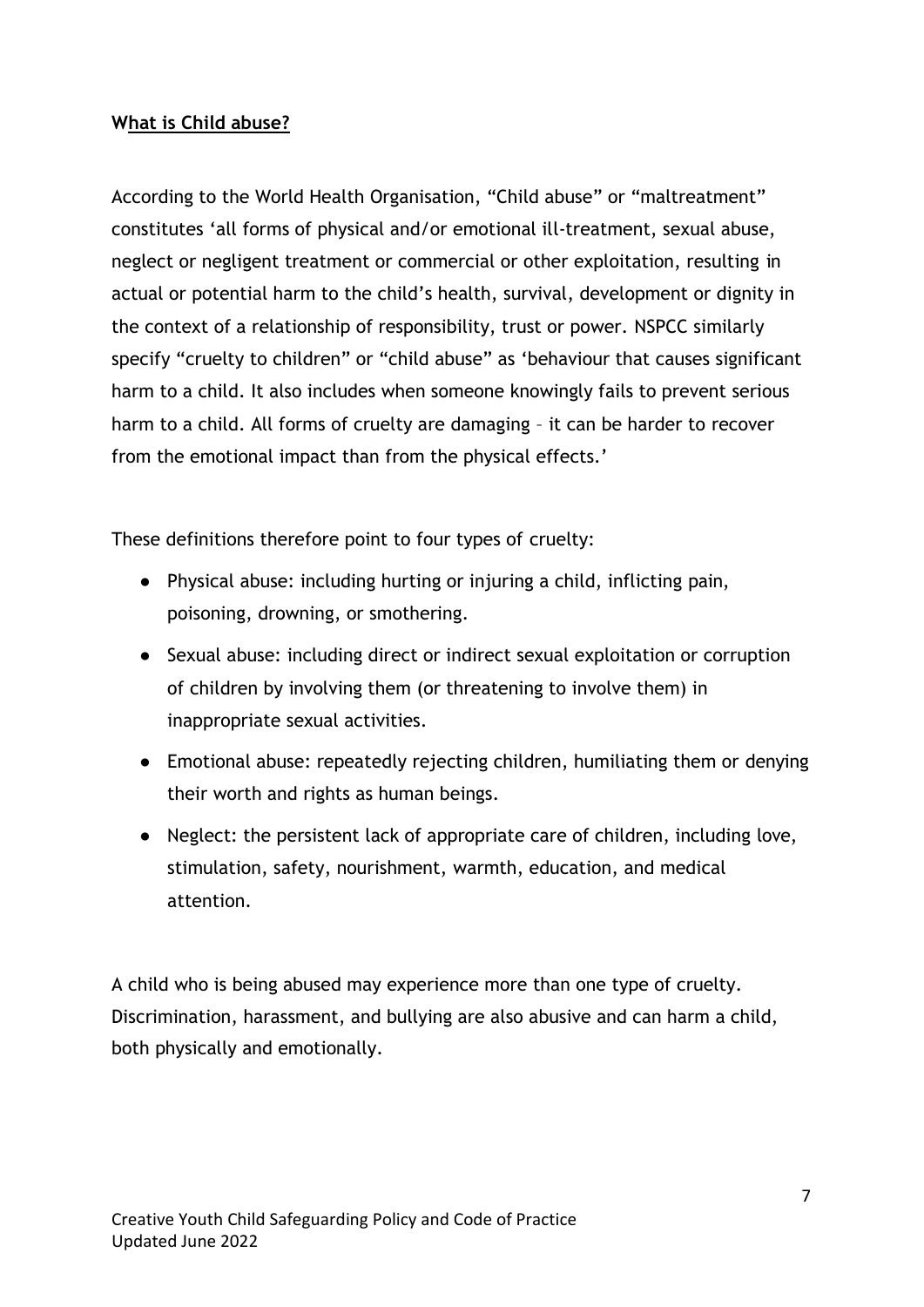# <span id="page-7-0"></span>**Indicators of Abuse**

#### Generic Indicators

A sudden change in behaviour, running away from home, lack of self-esteem and confidence, regressive behaviour, attention seeking, hyperactivity, unusual attachment/clinginess to youth workers or staff, aggression, bullying, temper tantrums, over anxiety or fear, resistance to comfort. The following descriptions of abuse are taken from Working Together to Safeguard Children: A guide to inter-agency working to safeguard and promote the welfare of children (2010) and the indicators are taken from the NSPCC website:

#### Physical Abuse

Physical abuse may involve hitting, shaking, throwing, poisoning, burning or scalding, drowning, suffocating, or otherwise causing physical harm to a child. Physical harm may also be caused when a parent or carer fabricates the symptoms of, or deliberately induces, illness in a child.

#### **Physical signs**:

Bruises e.g. frequent or in unusual places where accidental injuries are unlikely to occur e.g. thighs, shoulders, chest or back, face, or any bruising to pre-crawling, pre-walking children. Bruises in or around mouth – especially in babies or toddlers. Burns. Bone fractures. Serious injuries with no adequate explanation. Frequent accidental injuries. Delay in getting treatment for a child's injury. Or leaving injuries untreated.

#### **Behaviour signs:**

Aggressive behaviour in children. Restlessness or hyper-activity. Fear or overanxiety to please. A child may have frequent absences from school. Child may respond to caregivers with resistance to being comforted, or show 'frozen watchfulness' – a heightened awareness by children anticipating further abuse. These behaviour signs may apply in any of the forms of abuse.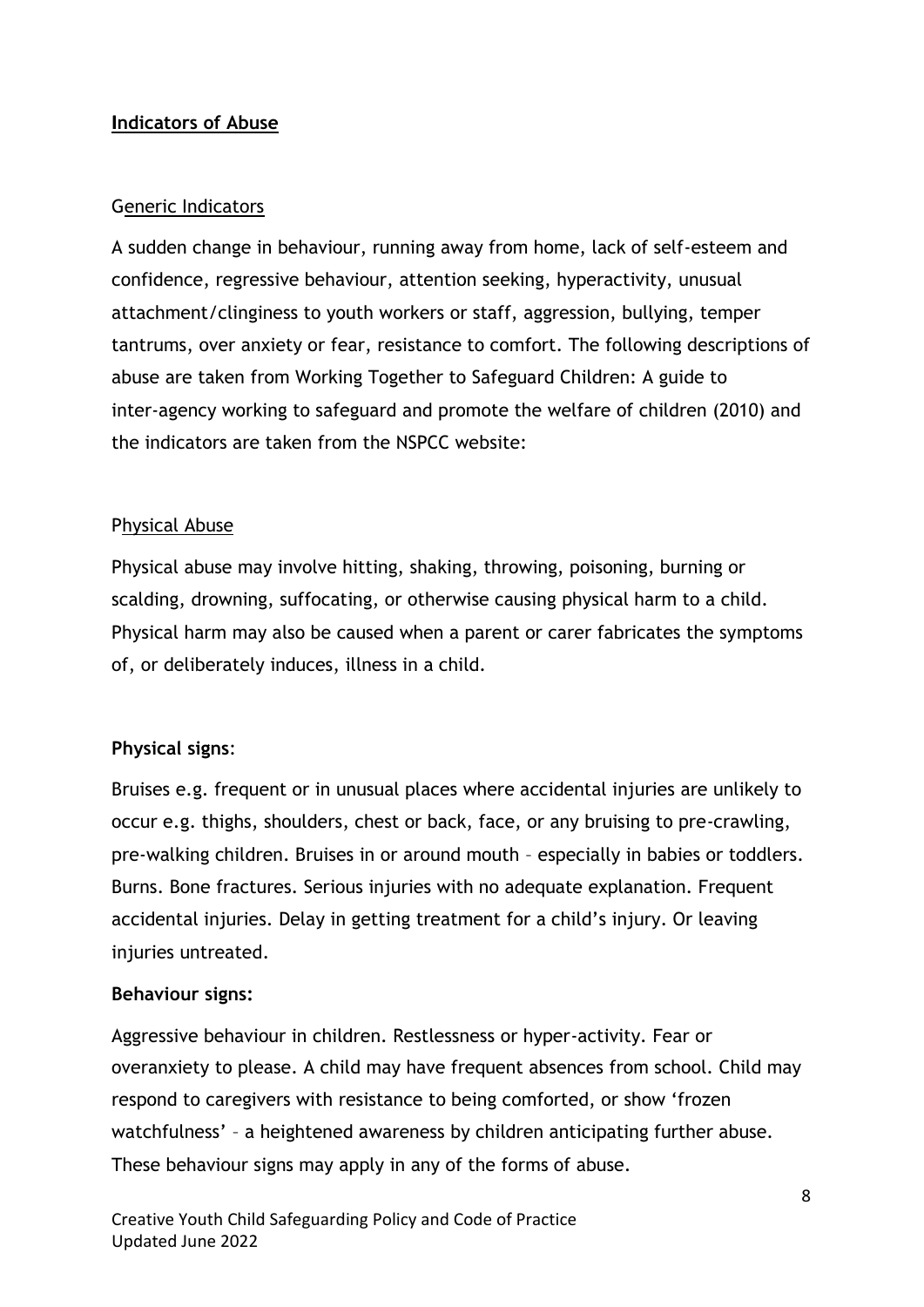#### Emotional Abuse

Emotional abuse is the persistent emotional maltreatment of a child such as to cause severe and persistent adverse effects on the child's emotional development. It may involve conveying to children that they are worthless or unloved, inadequate, or valued only insofar as they meet the needs of another person. It may include not giving the child opportunities to express their views, deliberately silencing them or 'making fun' of what they say or how they communicate. It may feature age or developmentally inappropriate expectations being imposed on children. These may include interactions that are beyond the child's developmental capability, as well as overprotection and limitation of exploration and learning, or preventing the child participating in normal social interaction. It may involve seeing or hearing the ill--treatment of another. It may involve serious bullying (including cyberbullying), causing children frequently to feel frightened or in danger, or the exploitation or corruption of children. Some level of emotional abuse is involved in all types of maltreatment of a child, though it may occur alone.

# **Physical and emotional signs**:

May be seen in developmental delay. Child withdrawn, excessively quiet. Sadness. Suicidal ideas. Compulsive stealing. Awareness by outsiders that parent/s or carers seldom interact with, or talk to the child.

# Sexual Abuse

Sexual abuse involves forcing or enticing a child or young person to take part in sexual activities, not necessarily involving a high level of violence, whether or not the child is aware of what is happening. The activities may involve physical contact, including assault by penetration (for example, rape or oral sex) or non---penetrative acts such as masturbation, kissing, rubbing and touching outside of clothing. They may also include non---contact activities, such as involving children in looking at, or in the production of, sexual images, watching sexual activities, encouraging children to behave in sexually inappropriate ways, or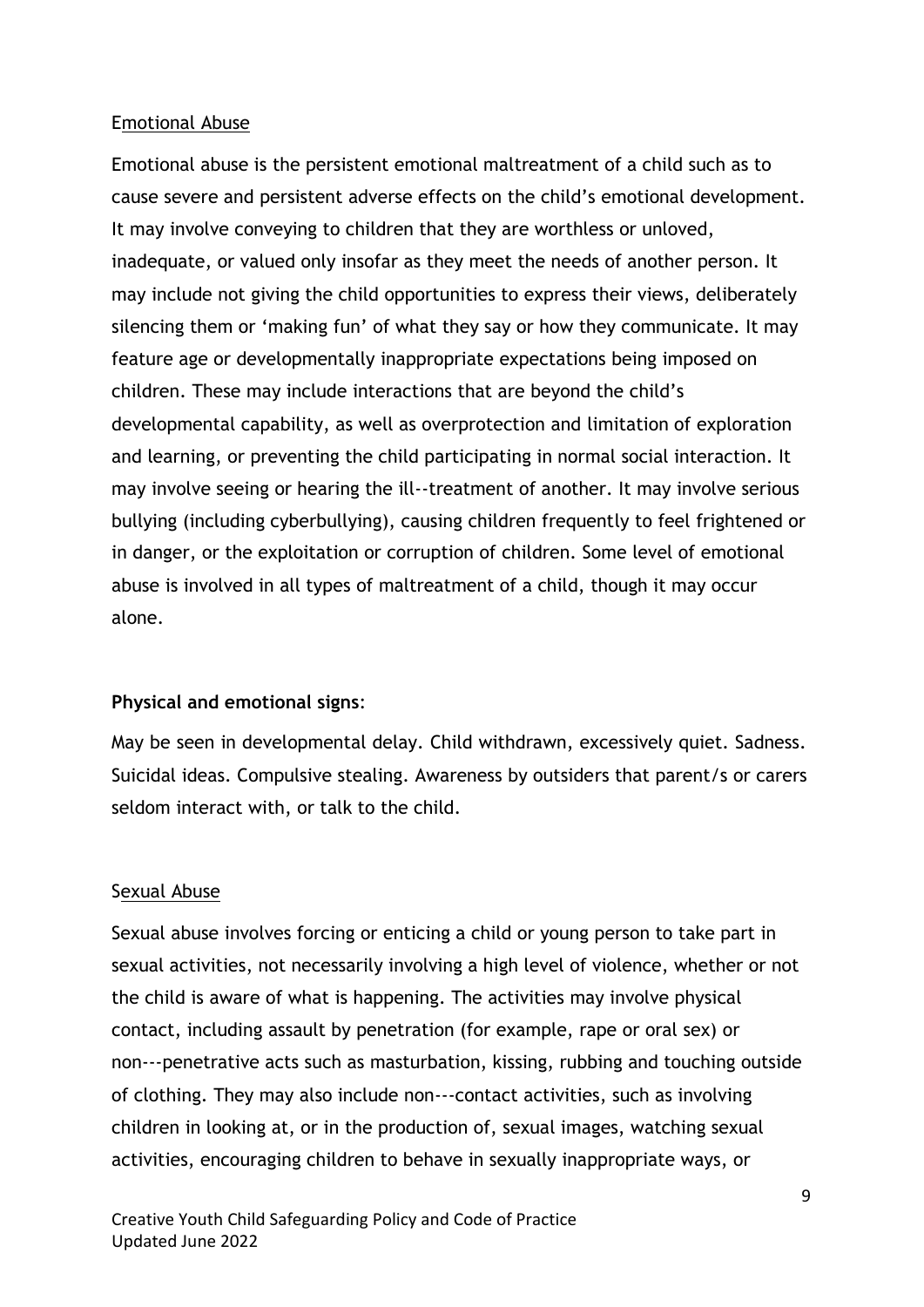grooming a child in preparation for abuse (including via the internet). Sexual abuse is not solely perpetrated by adult males. Women can also commit acts of sexual abuse, as can other children.

#### Remember

NSPCC say research study showed:

75% children sexually abused did not tell anyone at time happened. 31% still not told anyone by early adulthood. Stranger abuse – another study showed 14% female children and 22% male children were abused by strangers

#### **Physical signs**

There may be none but could be pain or physical discomfort, signs of urinary tract infections (UTI) or sexually transmitted infections (STI); under---age pregnancy or parenthood.

#### **Behavioural signs**

Sexualised behaviour / language inappropriate to child's age / understanding. Knowledge of smells, tastes, physical sensations involved should cause concern. Fear about being left with certain person/s or fear of bedtimes. Self---harming, depression, suicidal thoughts or actions. Eating disorders. Hysteria. Other significant changes in behaviour or personality. Arson (fire setting). Sexual offending. Risk of, or actual prostitution.

#### Neglect

Neglect is the persistent failure to meet a child's basic physical and/or psychological needs, likely to result in the serious impairment of the child's health or development. Neglect may occur during pregnancy as a result of maternal substance abuse. Once a child is born, neglect may involve a parent or carer failing to:

• provide adequate food, clothing and shelter (including exclusion from home or abandonment);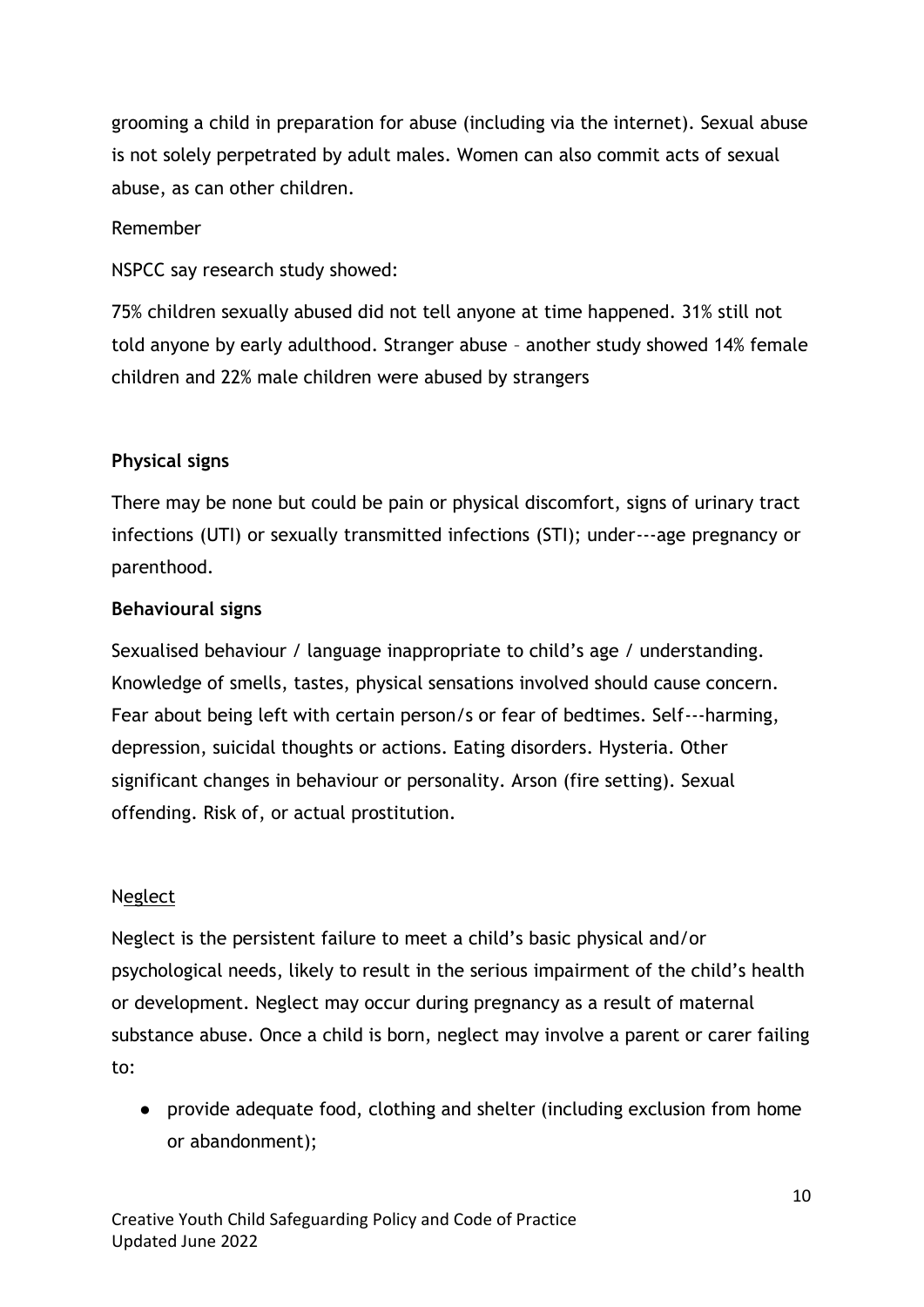- protect a child from physical and emotional harm or danger;
- ensure adequate supervision (including the use of inadequate care-givers); or
- ensure access to appropriate medical care or treatment.

It may also include neglect of, or unresponsiveness to, a child's basic emotional needs.

# **Physical signs**

Appears frequently hungry e.g. stealing food from other children's lunches at school, begging. Very tired. Pale. Personal hygiene poor e.g. dirty or smelly. Delayed language or motor development. Other physical neglect e.g. rotten teeth. Nappy rash. Poor/inappropriate clothing. Failure to care for child with special medical need. Missing medical appointments. Children left unsupervised in home setting or when out of doors. Child shows repetitive behaviours e.g. head banging, rocking.

# Remember

Research into child abuse demonstrates that NEGLECT and EMOTIONAL abuse have most harmful long-term effects on physical and psychological wellbeing of children.

Disabled children are twice as likely to become victims of abuse.

Besides the above-mentioned child abuse disclosure, staff should also be alert to any information disclosed about other child welfare concerns, including domestic violence, children with medical needs, child trafficking and drug and alcohol abuse, etc. Indicators of these welfare concerns are detailed in Appendix 1.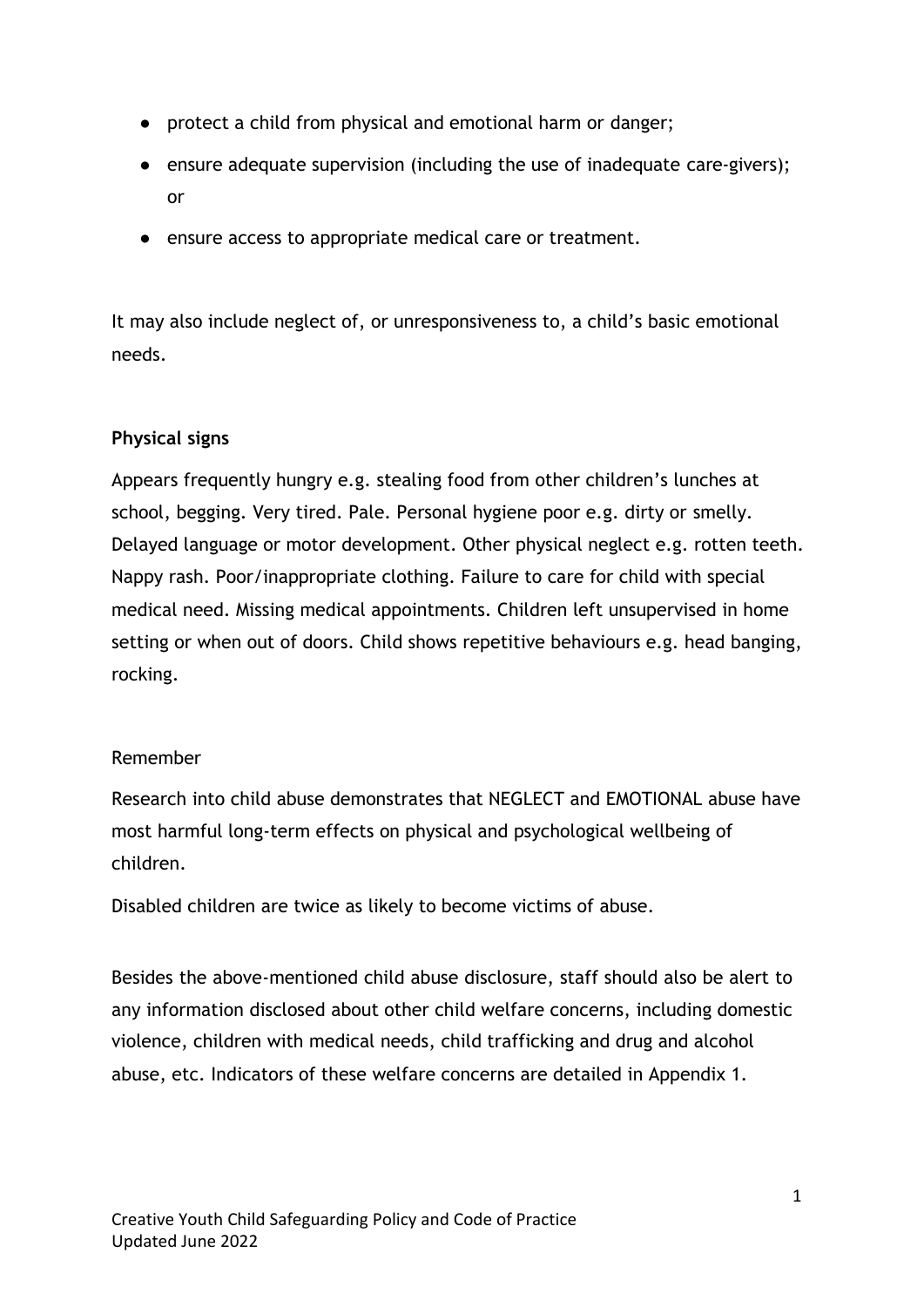# <span id="page-11-0"></span>**Code of Practice - General**

All people working on behalf of Creative Youth, whether in a voluntary, paid or on a contractual basis, will be required to familiarise themselves with this policy, as will visiting companies working with young people. Any breach of this policy and guidelines shall be treated as a serious matter requiring immediate remedial action on the part of the trustees. Serious acts of suspected misconduct will be reported without delay to the relevant authorities (police, RBK's Safeguarding Children staff etc.) and the person(s) deemed culpable informed clearly, preferably both verbally and in writing, that their presence in any CREATIVE YOUTH activity is suspended forthwith pending the outcome of any subsequent enquiry or procedure. The only time the person deemed culpable will not be informed is if it has been decided as part of a strategy discussion that this would put the young person at further risk.

- 1. All volunteers, trustees and people employed working directly with young people shall have up-to-date DBS clearance. Creative Youth shall keep a record of carrying out checks.
- 2. Respect should always be shown and fostered, between young people themselves and between young people and adults.
- 3. A young person's right to personal privacy shall be respected.
- 4. Always ensure that there are sufficient numbers of workers / volunteers present to prevent a situation arising in which a young person is alone on any premises with just one adult present.
- 5. CY will appoint licensed chaperones as necessary and in line with legal requirements for activity.
- 6. Always avoid situations that may compromise your relationship with young people and are unacceptable within a relationship of trust (e.g. sexual relationships between CREATIVE YOUTH staff and young person over the age of consent)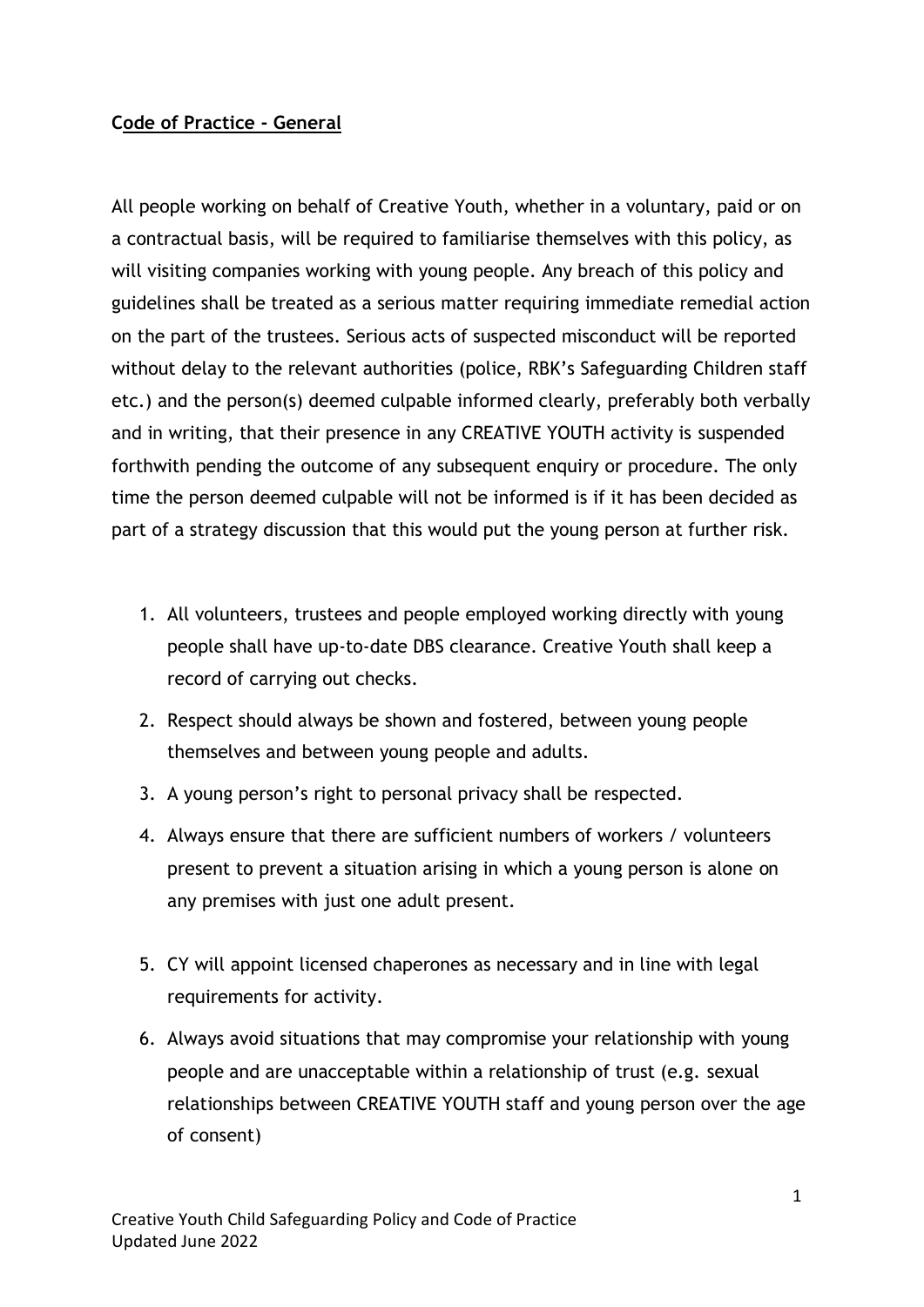- 7. Remember that caution is required in sensitive moments, such as when dealing with bullying, bereavement or abuse.
- 8. Do not permit abusive peer activities.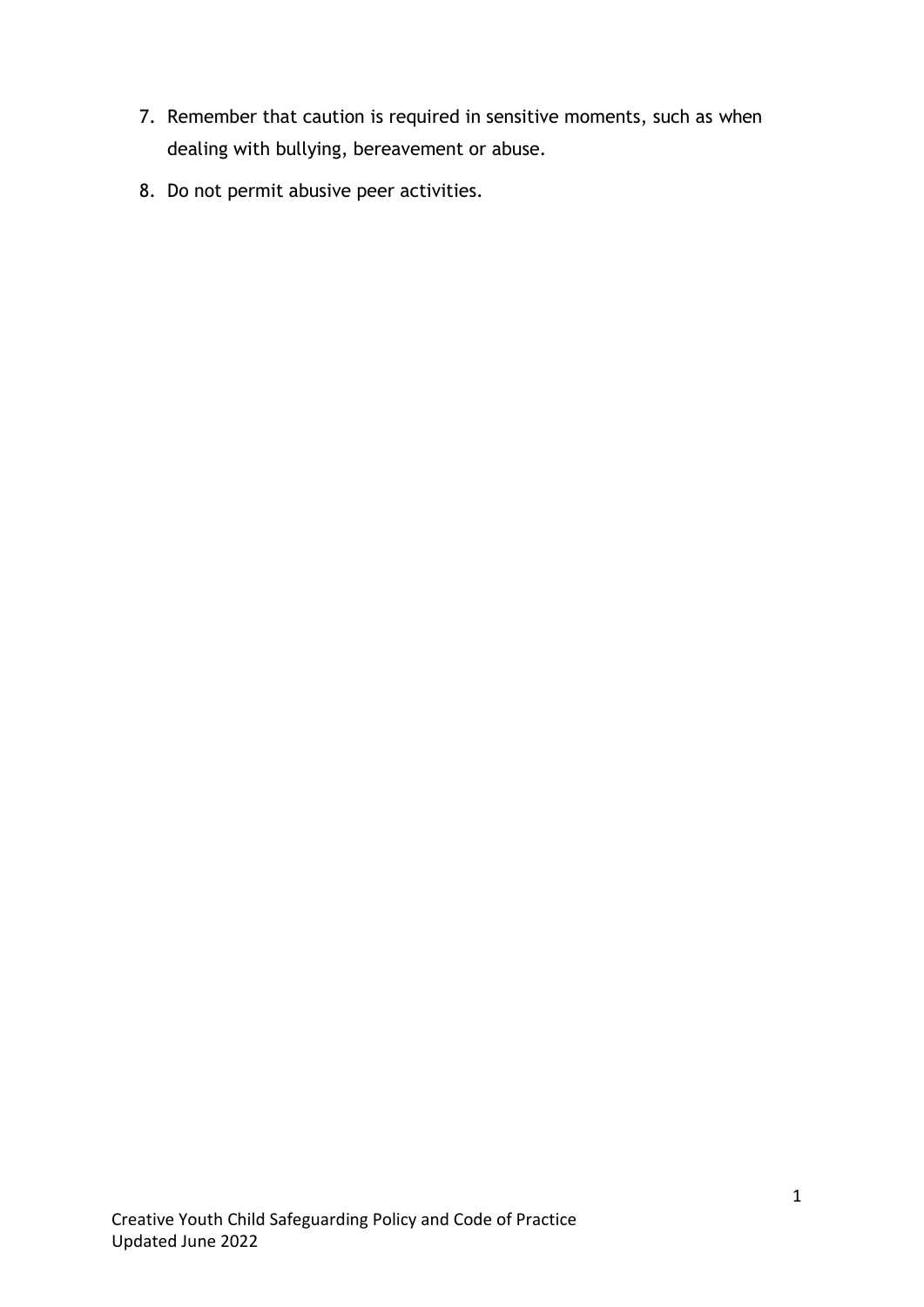- 9. Any incident or suspicion of abuse must be reported immediately to both Head Safeguarder and to Creative Youth Chief Operating Officer.
- 10.Encourage young people and adults to feel comfortable and caring enough to point out attitudes or behaviour they do not like.
- 11.Responsible adults must deal with any difficult emotional or violent situation in as calm and detached a manner as possible.
- 12.An individual must not transport young people without the express consent of their parent(s) or guardian.
- 13.Where two or more people acting on behalf of Creative Youth intend to transport young people, they must inform trustees or the Chief Operating Officer of this beforehand.
- 14.Trustees, volunteers and people working on behalf of Creative Youth must avoid favouritism and emotional subjectivity in relations with young people. Pastoral care should be exercised sensitively and thoughtfully.
- 15.Do not make suggestive remarks or gestures, even in fun
- 16.Any concerns about inappropriate behaviour must be shared with the Head sageguarder and the Chief Operating Officer as soon as possible (or 2 x trustees if the Chief Operating Officer is the party concerned)
- 17.All such concerns must be recorded and dated in a secure file accessible only to the trustees, the Chief Operating Officer and appropriate authorities where necessary.
- 18.A detailed record of actions taken in response to incidents and concerns shall be kept in the same secure file.
- 19.All staff and volunteers should be aware that young people with disabilities may need to communicate their difficulties in a different way and a different approach may be needed.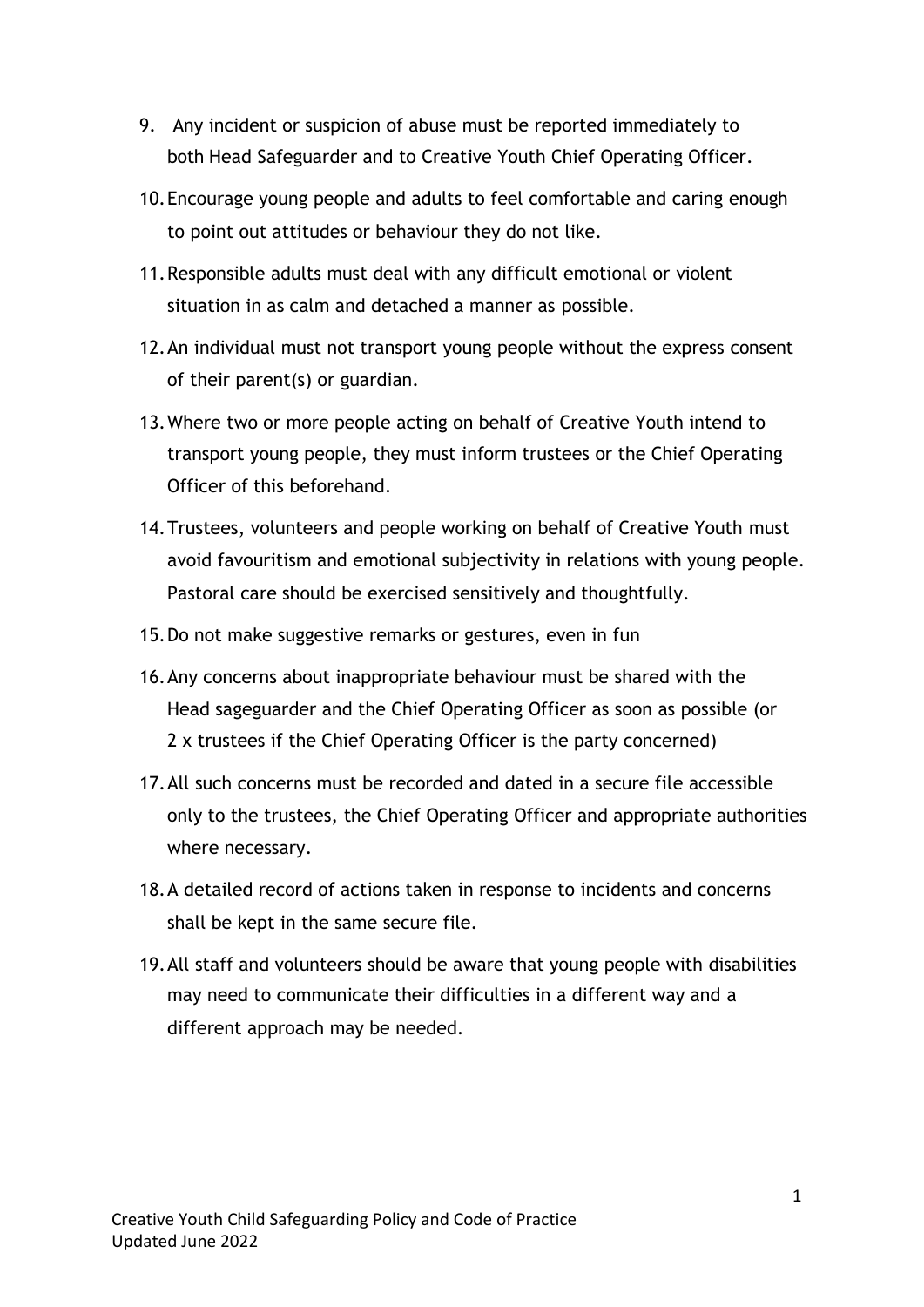- 20.A photograph or image of a child should not be published without written consent from a parent/guardian, and personal information of the individual, other than the name, should not accompany the image.
- 21.Creative Youth will ensure all visiting companies hold information on which young people in their organisations can/cannot be photographed and will hold the information in-house for young people they are working with directly.
- 22.Creative Youth will ensure that when organising an exchange, trip or project, we draw up a risk assessment as well as having the child protection policy
- 23.Before embarking on any residential trip (not a usual activity) with a group of young people Creative Youth will ensure the supervising team have the opportunity to meet and get to know the young people and parents if appropriate. To enable the team to identify any behaviours which may not make them

suitable for the trip. If these do become apparent, we will discuss this as a team and make a decision whether or not to take them away.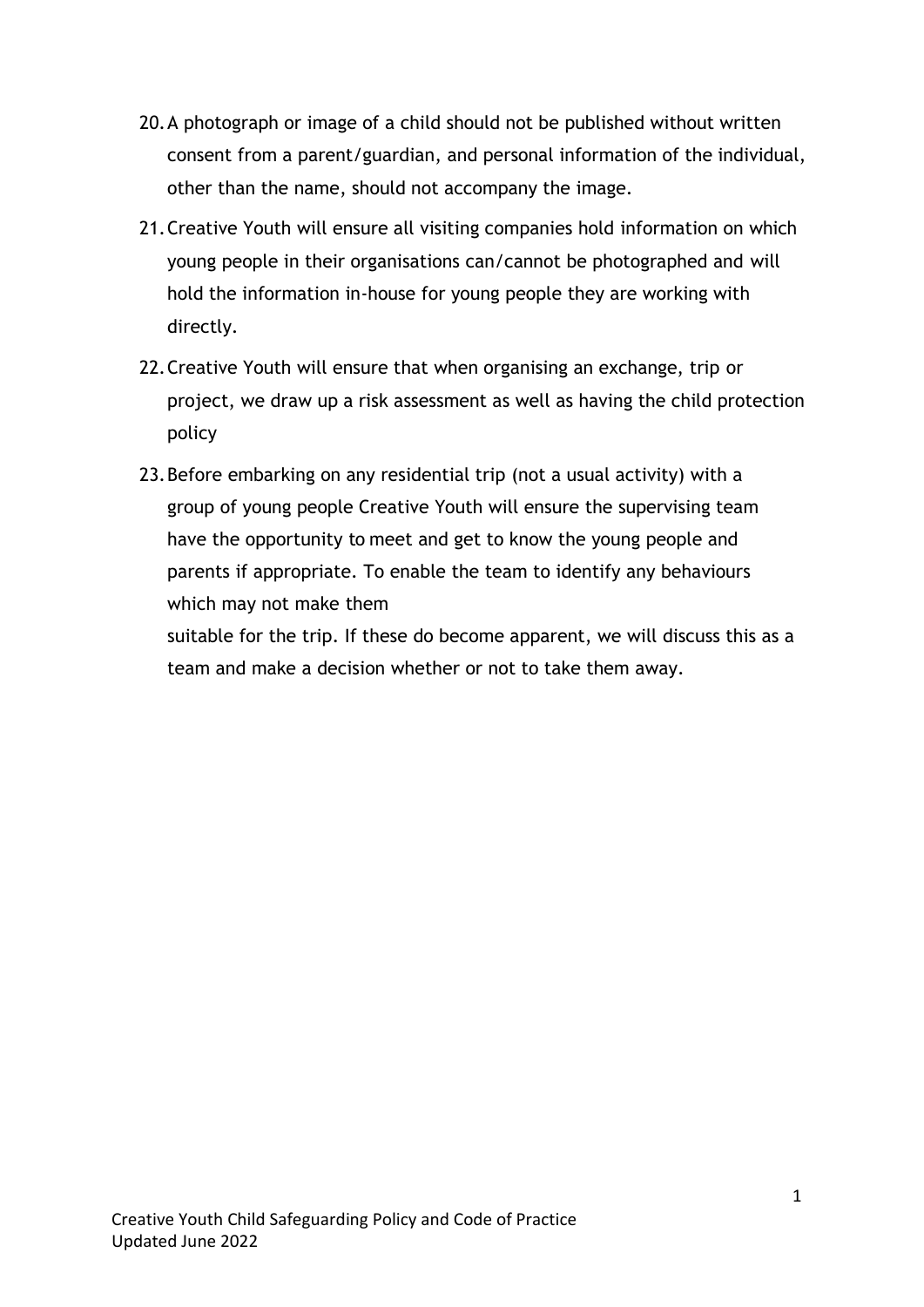# <span id="page-15-0"></span>**Code of Practice for digital, remote and online activities**

During this period of social distancing staff will be working from home and with our young people digitally. This section provides the guidelines for all Creative Youth staff, freelancers and contractors to keep themselves and the young people they work with safe.

- 1. When working from home staff will have their own accounts to access emails and a log-in to access files. All files are saved on Share-point and files with personal and contact details are password protected.
- 2. No young people's details or images will be downloaded or saved on staff computers and personal mobile phones
- 3. Staff will not share their accounts or log-ins with other members of staff and only log into their own accounts.
- 4. If young people's images need to be downloaded for photo or video editing then they will be deleted once the edit has taken place and the edited film is uploaded to the charity's server.
- 5. Artists and/or freelancer contractors (e.g. Website Developer) who need access to creative content including videos are given links which enable them to watch videos online but not download.
- 6. Staff will always lock computer or close documents with sensitive information when they are away from their laptops / computers.
- 7. Communication via email: Staff will be required to email young peoples' personal email addresses. In such cases staff should use clear language to avoid any misunderstanding on the part of the recipient. Staff should always copy in another staff member for transparency. Staff members who have concerns regarding the content of an email that they send or receive from a young person should consult the DSL for guidance.
- 8. Communication via social media: Creative Youth may use social media during this time to interact with young people. Current social media applications staff will use include Twitter, Facebook, Instagram and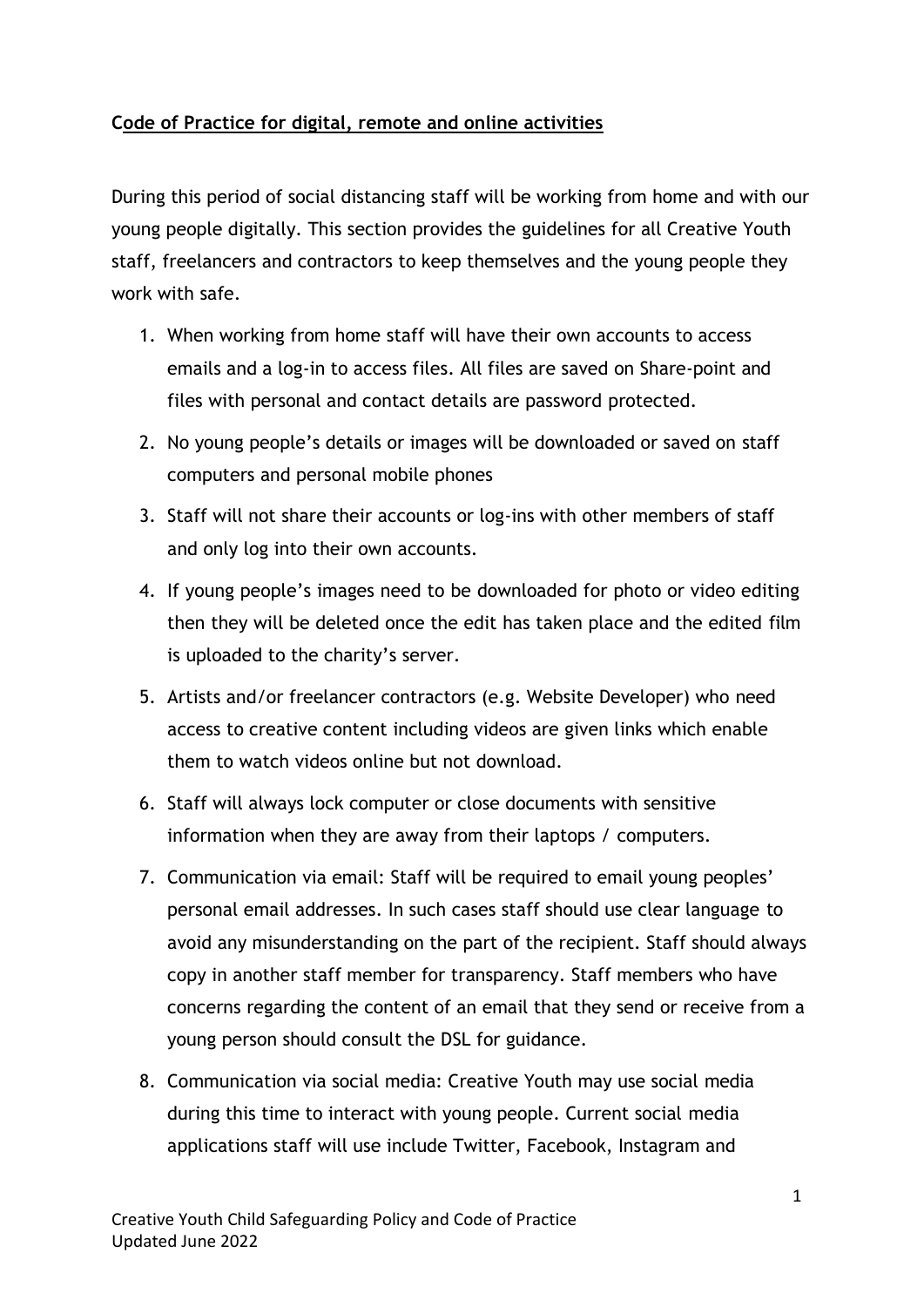YouTube. Contact with young people through such forums should only take place through organisational accounts.

- 9. When communicating with young people via digital platforms, e.g. Zoom, staff will use official accounts.
- 10.Staff, Trustees, and contracted freelancers will be the only adults present in digital platform sessions.
- 11.For any Young People under the age of 16, all parents and/or guardians will be informed of the platforms to be used and the dates and times of sessions and the adults who will be in these platforms.
- 12.Staff will set clear rules of engagement for working on digital platforms. These rules will be in line with the rules of the company when working in person.
- 13.Staff and freelancers will also remind young people that this is not a private space and whatever they share online will be seen by the group.
- 14.Any young person who breaks the above rules will be removed from the platform by staff and parents/carers will be informed.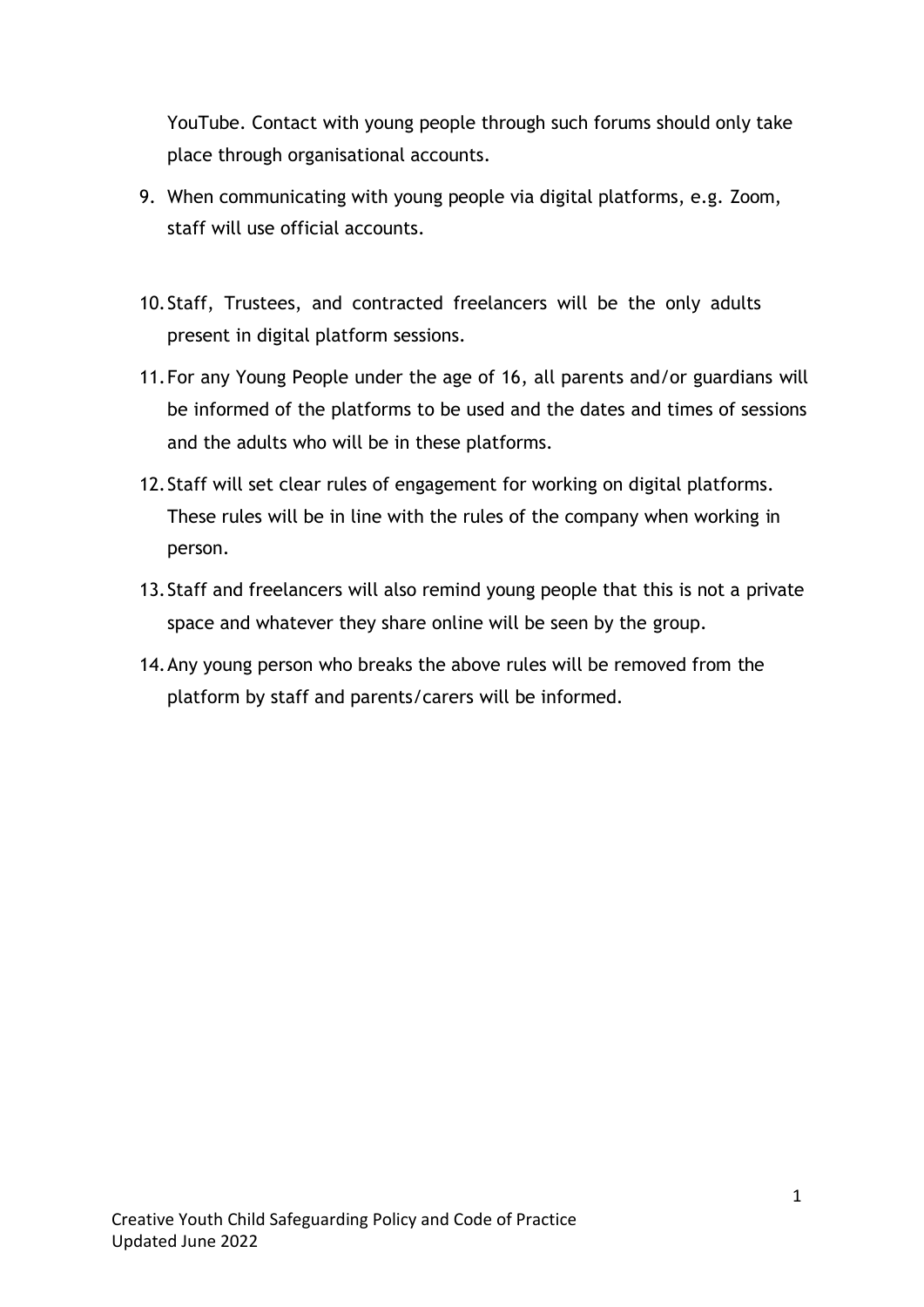# <span id="page-17-0"></span>**Code of Practice for when sharing work online**

When sharing work created online the charity will take the following steps;

- 1. Share the final edits with the young people and their parents/carers before sharing.
- 2. No use of child's surname in photography or video content.
- 3. Gain parental/guardian consent for their child to be photographed and videoed.
- 4. Only use images of children in suitable clothing to reduce the risk of inappropriate use.
- 5. Only share content through official accounts.
- 6. If, for whatever reason, a parent/carer or young person are not happy with the use of content, then the company will not share the content.

# <span id="page-17-1"></span>**Code of Practice for when collaborating and working together online**

During this period of shut-down we want to work digitally to connect, create work and support each other. In order to do this we are going to use digital platforms. When using these platforms it is important to protect young people and their families. We will be circulating and asking all to adhere to the below online code of conduct.

# **Live Video Chat**

- 1. Be kind.
- 2. Make sure people you are living with know you are on a live video chat. Don't include them in the chat.
- 3. Wear appropriate clothing, even on parts of you that you think won't be seen.
- 4. Remember it's easy to misinterpret things online.
- 5. Refer to a Creative Youth member of staff directly if you feel worried about anything.
- 6. Do not record or take photos of anything without the others content.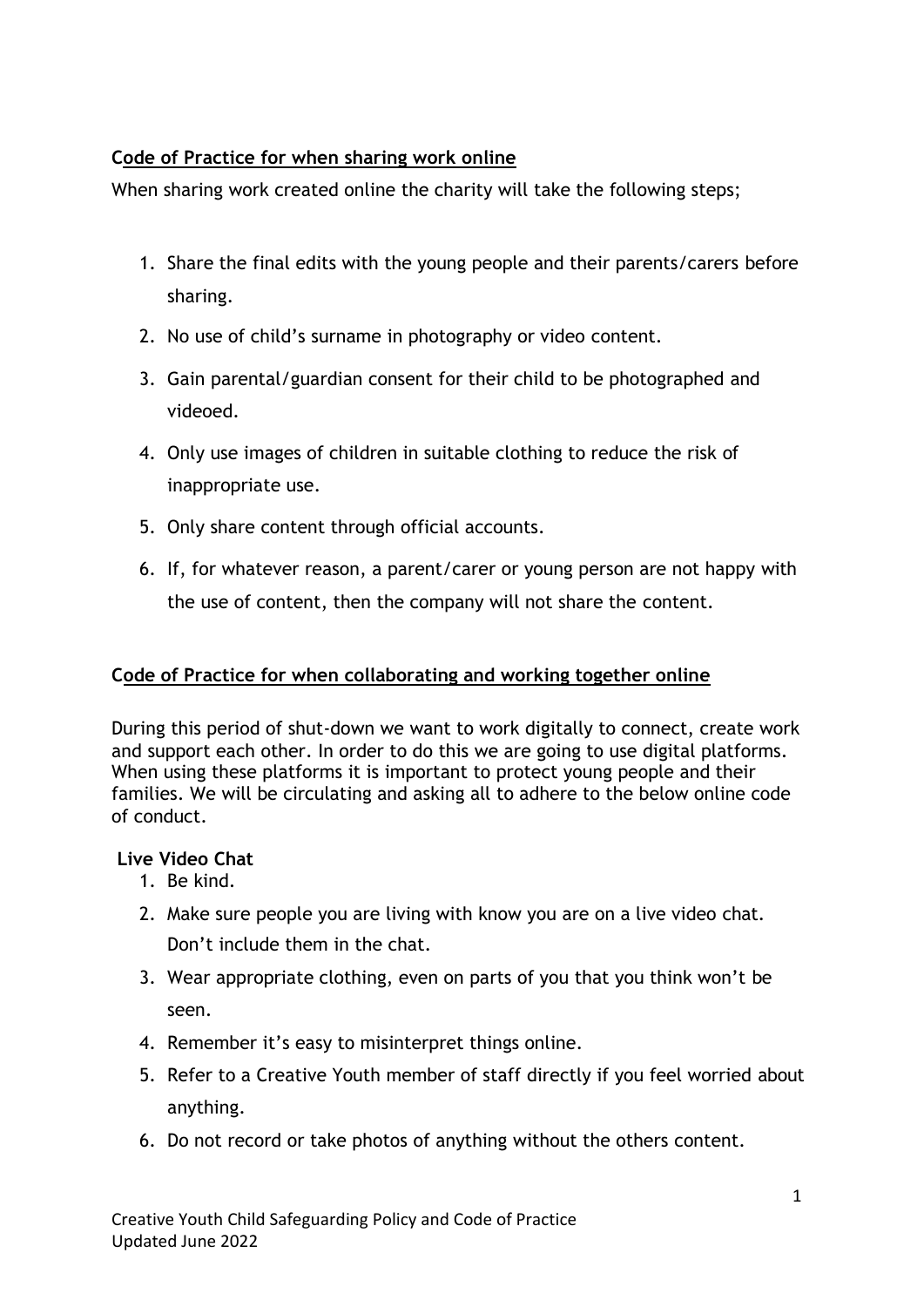7. If you are worried about anything message the session leader.

# **Submitting Videos and digital materials**

- 1. Don't film things that might reveal your exact address, school or somewhere you go regularly (e.g. a sports club or activity).
- 2. Wear appropriate clothing.
- 3. Keep yourself safe don't share something that feels too personal, complicated or sad.

# <span id="page-18-0"></span>**Procedure in case of suspected or reported abuse**

# Situation A - When a responsible adult suspects abuse

- 1. Inform Head Safeguarder) & / or Chief Operating Officer immediately, who will decide upon further action, contact parent(s) / guardian(s) (if appropriate) and make a full record of the information. The person reporting the suspected abuse should sign the record confirming agreement to the report, which must include the young person's name, contact details and those of the parent / guardian.
- 2. Ensure that the young person has access to an independent adult such as a youth worker or reliable relative.
- 3. Take steps to provide a safe environment for the young person deemed to be at risk and attempt to create a calm situation.

#### Situation B - When a young person reports abuse

1. Allow the young person to speak without interruption, accepting what they say. Believe them, often abusers tell their victims that no-one will believe them so there is no point in telling. Listen to them but do not push for information. Make sure that you have enough information to be sure that you are talking about abuse.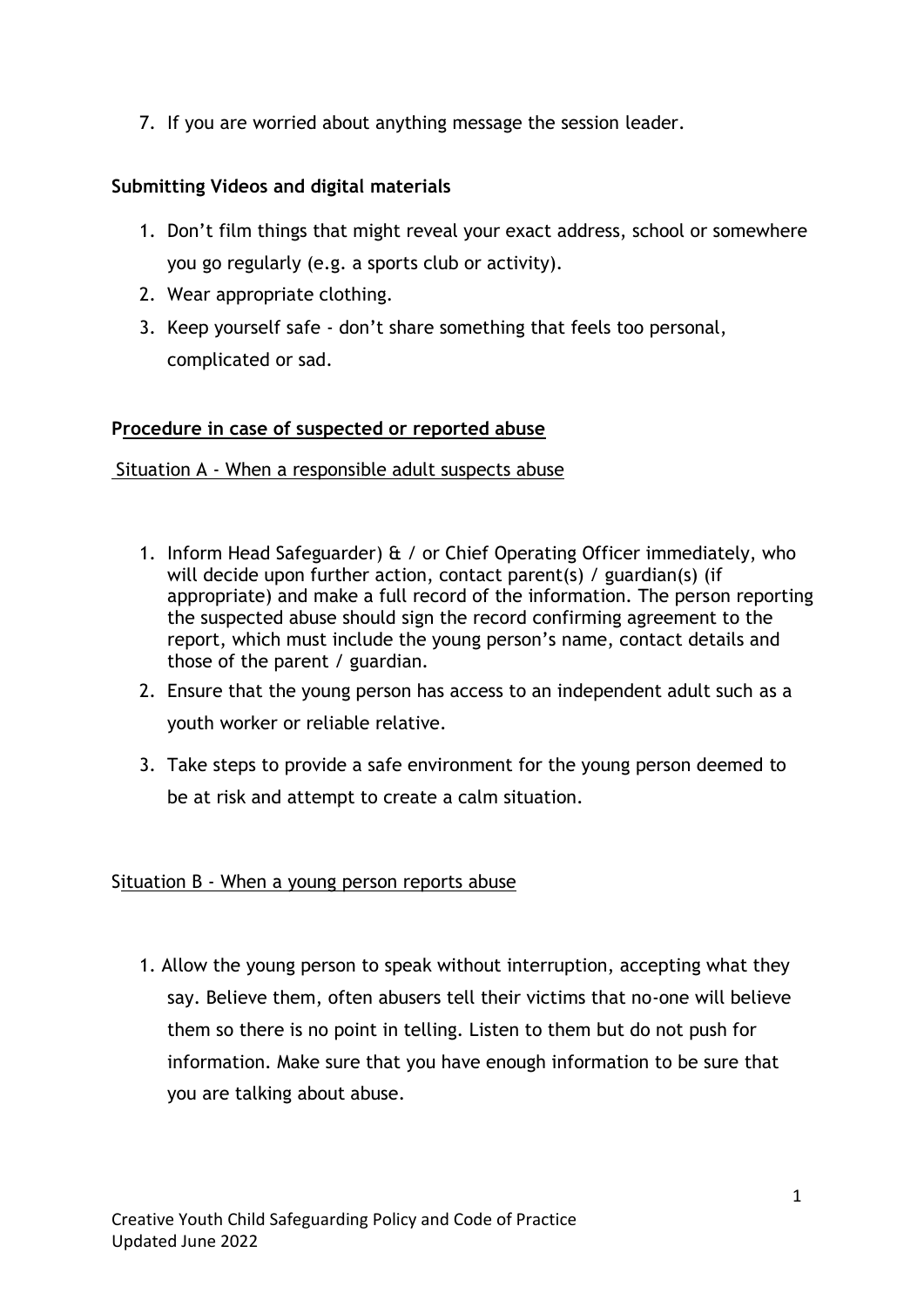- 1. Vague statements like "he makes me do things" need to be clarified before jumping to conclusions. However, do not probe or investigate.
- 2. Alleviate feelings of guilt and isolation while not passing judgement. Reassure the young person that they were right to tell you. Abusers often tell their victims that they (the child) have done something wrong to invite the abuse and that awful things will happen if they tell.
- 3. Advise the young person that you will try to offer support but that you MUST pass on the information discreetly.
- 4. Tell the young person what you are going to do next. If there is no cause for immediate concern and the young person is to be allowed home make sure that they have access to support and further help if they need it later.
- 5. Inform the Head Safeguarder and Chief Operating Officer (minimum of two people) as soon as possible. They will decide on the next steps and will make a proper record of the information. Provide a written record of the incident to them.
- 6. Ensure that the young person has access to an independent adult such as a youth worker or teacher or relative.
- 7. In the event of an allegation against a trustee or the Chief Operating Officer, the incident must be reported to at least two trustees  $\mathbf{\hat{a}}$  / or Chief Operating Officer not affected by the allegation. As above, the allegation must be properly recorded.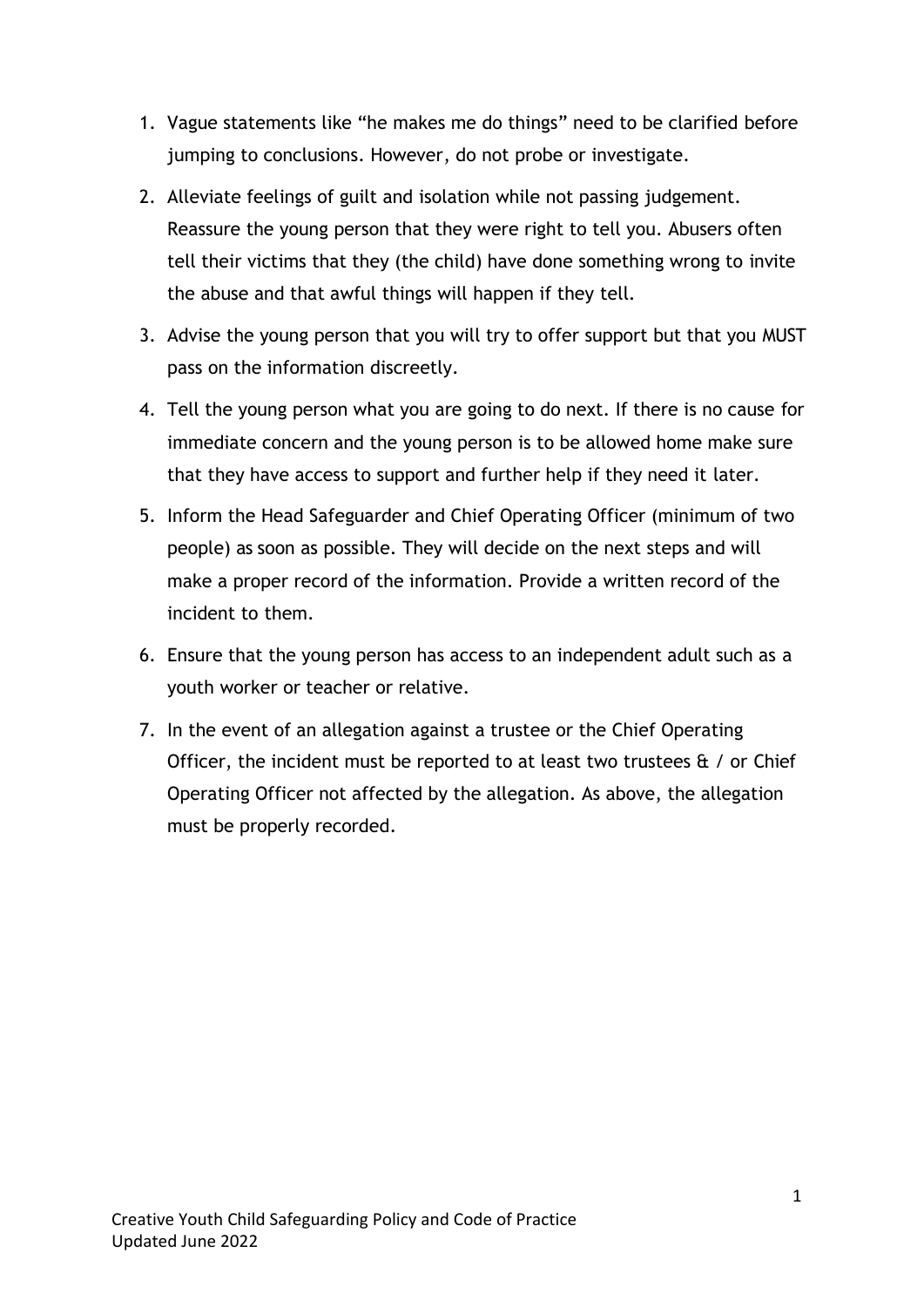# Situation C – Receiving a Disclosure online or via mobile phone

We recognise that at times, members might disclose information to staff members via texts, calls or digitally.

If a staff member receives a worrying message that they think may indicate that the young person communicating with them is at immediate risk during or outside of work hours, they should immediately refer it for action to an executive staff member (DSL), ideally by speaking to them in person (if the disclosure takes place in working hours) or by phone. The DSL will follow the procedure below. If the staff member cannot get hold of the DSL, or a more senior member of staff, they should also follow this procedure.

- 1. Check with the young person What is happening? Where are you? The staff member should not attempt to solve the problem.
- 2. Contact the young person's parent/guardian, or if applicable the social worker/key worker associated with that young person. If there is no response: Alert the emergency services (in most cases this will be the police) by calling 999 and giving as much information as possible.
- 3. Write up an incident report on the situation within 24hrs to be sent to the DSL.

# <span id="page-20-0"></span>**Important Contact Information**

Louise Coles (Creative Youth Chief Executive Officer

and Head Safeguarder)

**CEO@creativeyouthcharity.org** 

# Ann Hutchinson (Lead Child Protection Officer and Trustee)

[annwhiteshirt@gmail.com](mailto:annwhiteshirt@gmail.com)

If the Trustee and/or Chief Executive Officer need to contact RBK Children's Social Care team, they should contact the Single Point of Access (SPA) Team. You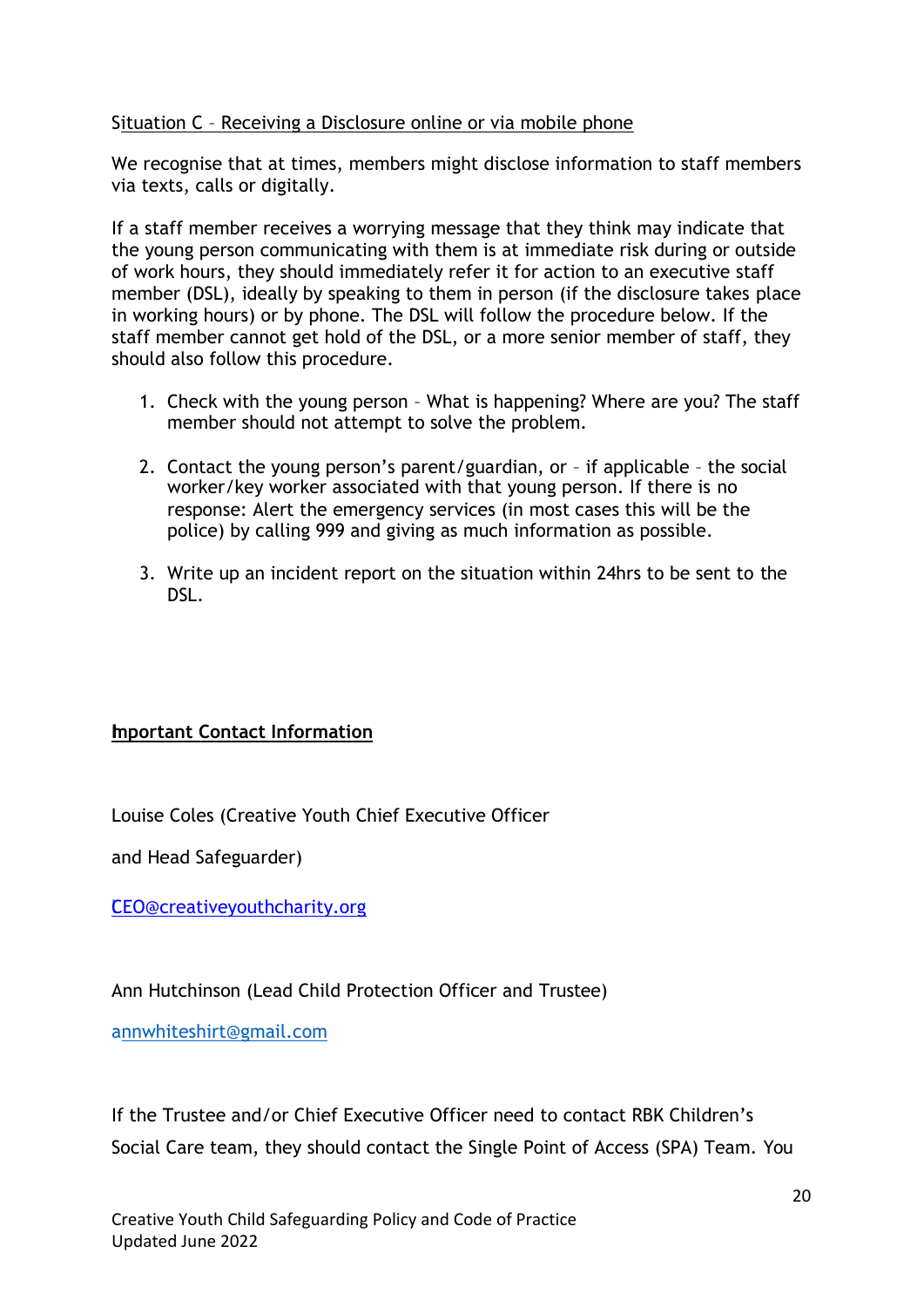will be asked for your name, address, details of the child and the concerns you have. This helps make further enquiries easier and to contact you again if necessary.

Signed by Head Safeguarder CEO Louise Coles 8th June 2022

Louis lot

Creative Youth Child Safeguarding Policy and Code of Practice Updated June 2022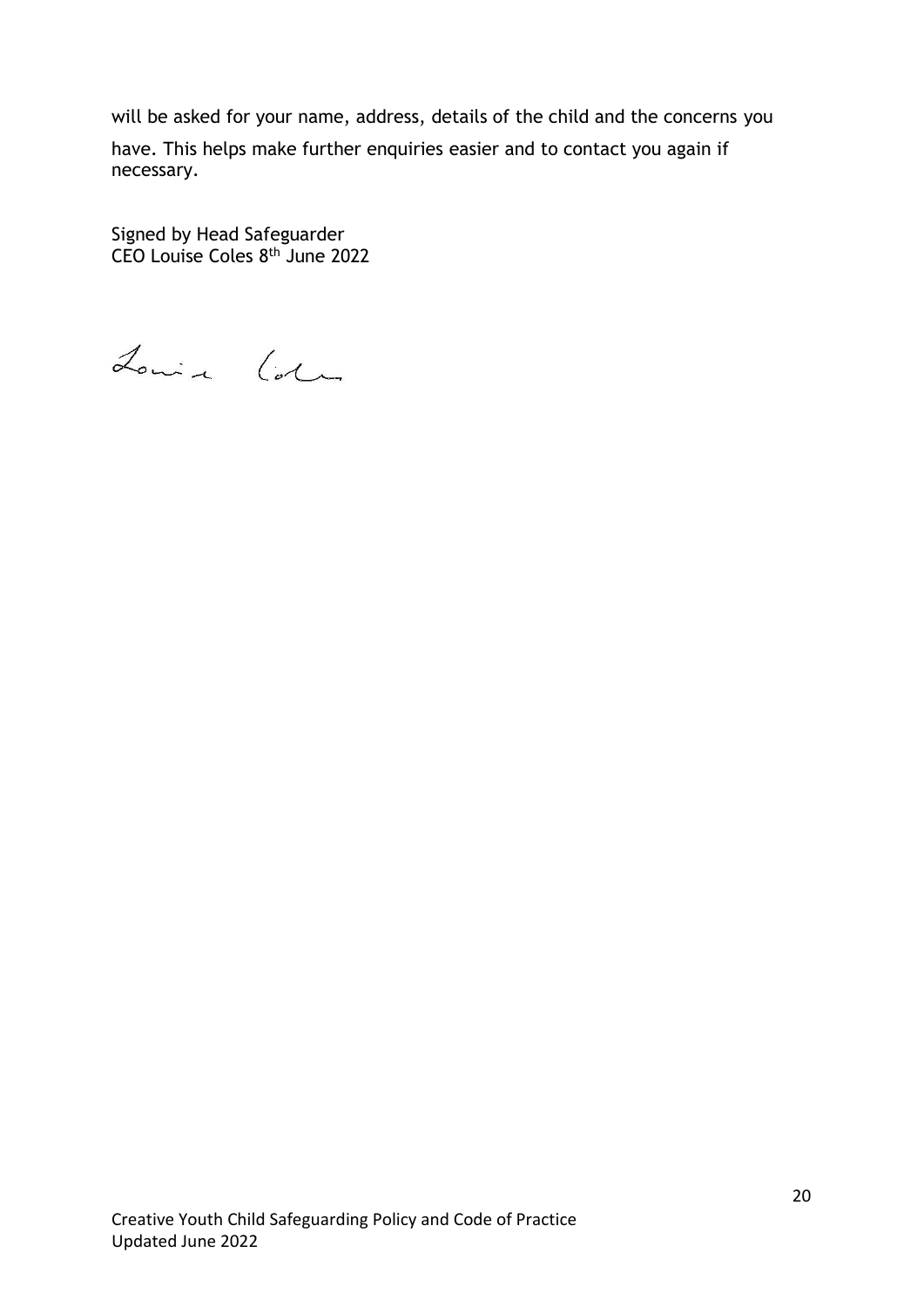Your details will be treated confidentially and will not be disclosed to members of the family in question without your consent.

If you think a child is in immediate danger, call 999

Children's Single Point of Access (SPA) Team.

(Open 8.00am to 5.15pm Monday to Thursday, 8.00am to 5.00pm Friday)

Tel: 020 8547 5008

Out of Hours Duty Social Worker

(Outside of the above office hours – evenings and weekends)

Tel: 020 8770 5000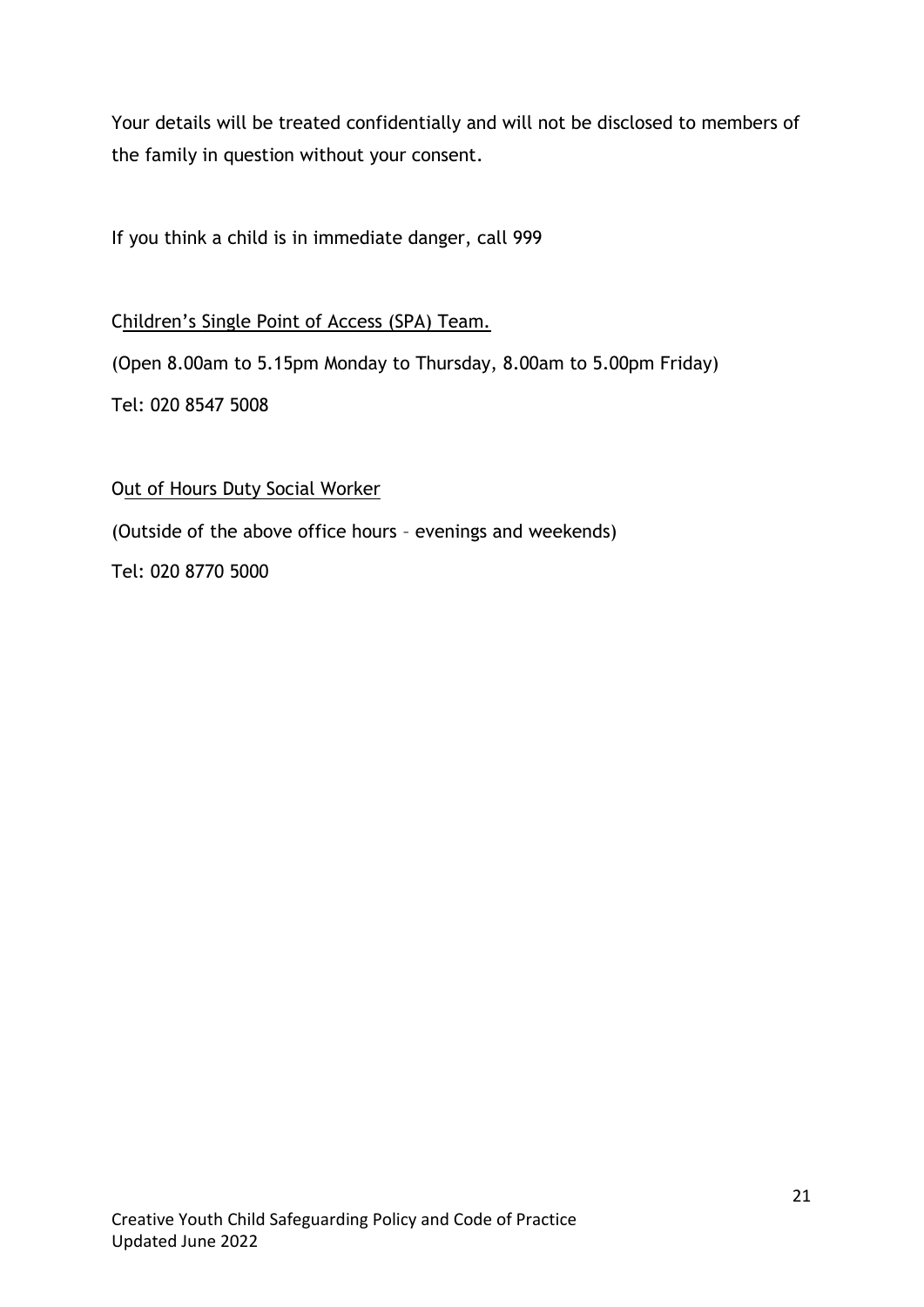# <span id="page-23-0"></span>**Complaints against Creative Youth**

Because Creative Youth employs and manages people who work (paid or unpaid) with children and young people, we have a separate procedure about dealing with allegations against a member of staff/volunteer. In the event of an allegation being made against a member of staff/volunteer, or you have a concern about a member of staff who has:

- Behaved in a way that has harmed a child, or may have harmed a child;
- Possibly committed a criminal offence against or related to a child; or
- Behaved towards child/children in a way that indicates s/he is unsuitable to work with children.

The concern must be reported to Creative Youth's Child Protection Designated Person immediately. The Child Protection Designated Person will then consult with the Local Authority Designated Officer (LADO) within 24 hours. The direct contact for the LADO in Kingston is:

**Viv Rimmer** 020 8547 4609 or 07774 332 675